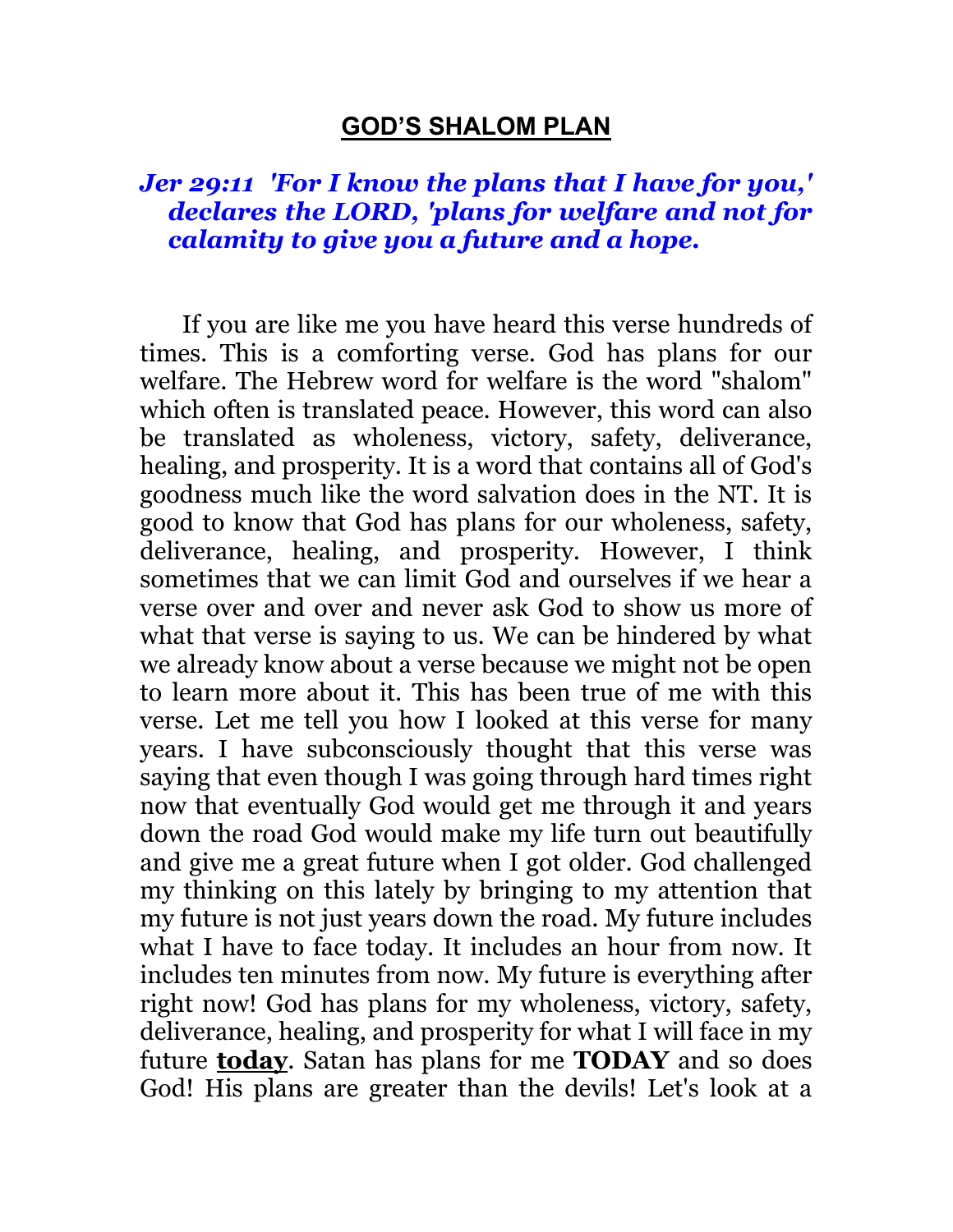verse that shows us that God has plans for shalom for us each and every moment of our lives, not just sometime in the distant future in our lives.

## *Psa 40:5 Many, O LORD my God, are thy wonderful works which thou hast done, and thy thoughts which are to us-ward: they cannot be reckoned up in order unto thee: if I would declare and speak of them, they are more than can be numbered.*

 This verse says that God's thoughts towards us cannot be reckoned or counted up. They cannot be numbered. First the word for "thoughts" here is the exact same Hebrew word found in Jeremiah 29:11 translated as "plans". The best translation for this Hebrew word is plans. God has so many plans for our shalom- wholeness, victory, safety, deliverance, healing, and prosperity- **they cannot be numbered or counted**. If something cannot be counted it means it is infinity. God has infinite plans for shalom in my life and into eternity! I do not know how many years I will live on Earth but they are finite. The months, weeks, days, minutes, and seconds will be able to be counted. God's plans for me cannot be counted. This means that God has plans for every moment I live and these plans are for shalom! Since these plans are infinite they will go on throughout eternity! God has plans for you and me throughout eternity without end! Praise God! I want you to see that no matter what you are facing or what problem the enemy has thrown into your life God has a plan right now for your shalom! God's plans will give you a good future- no, not just years down the road, but later today, next week, and next month. His plans give you hope. **Hope is confident expectation.** You can have a confident expectation all the time because you know God has plans for your good that will bring shalom to you! There will not be a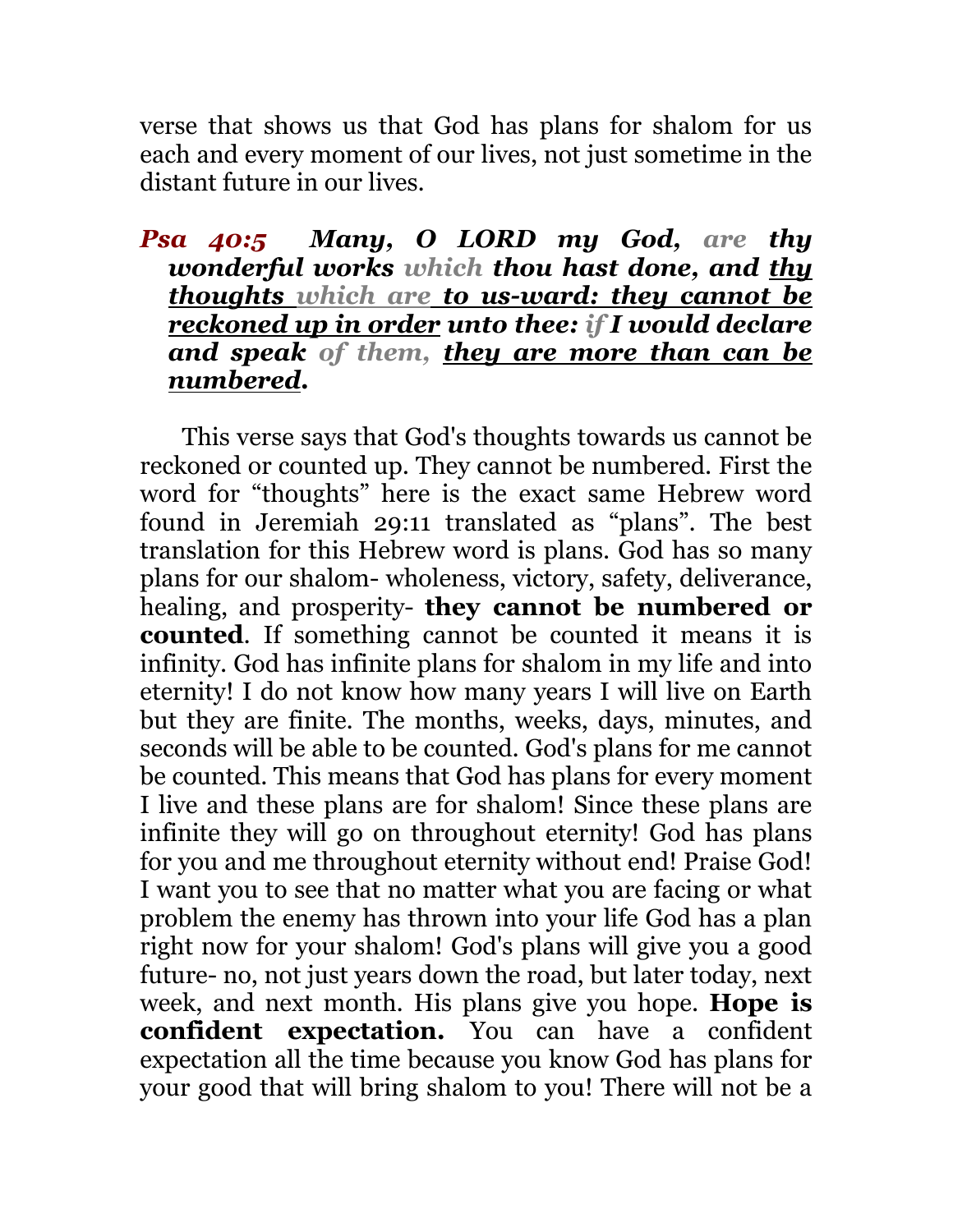time in your life that God does not have a plan for shalom for you. The only person who walked in every shalom plan God had for their life was Jesus. Jesus enjoyed God's shalom all the time. He experienced God's wholeness, victory, safety, deliverance, health, and prosperity all the time because He walked in the shalom plans of His Father.

 That brings us to this point, just because God has plans for us does not mean that they will automatically be manifested for us. They will not drop on us like ripe cherries out of heaven automatically. To walk in these plans and experience God's shalom we must first know God's plan and secondly we must choose to walk in these plans. How do we come to know God's plans? The first way is by spending time in God's Word. God's Word reveals God's general plan. This is the plan of redemption. We must learn what God has provided for us in redemption. He has provided wholeness, victory, safety, deliverance, healing, and prosperity by His death on the cross. We must learn what belongs to us and claim them whenever the enemy throws his weapons and devices at us. We can walk in shalom all day long. Next, we need to know God's specific plans for shalom in our lives. This is by the revelation of the Holy Spirit. This is tapped into by receiving God's wisdom. God's wisdom is insight into His plans.

# *Jas 1:5 If any of you lack wisdom, let him ask of God, that giveth to all men liberally, and upbraideth not; and it shall be given him.*

## *Jas 1:6 But let him ask in faith, nothing wavering. For he that wavereth is like a wave of the sea driven with the wind and tossed.*

If you lack wisdom (or understanding of God's will and plan in a given situation) we are to ask God and He will give us wisdom. He will reveal to us His plan for each problem we